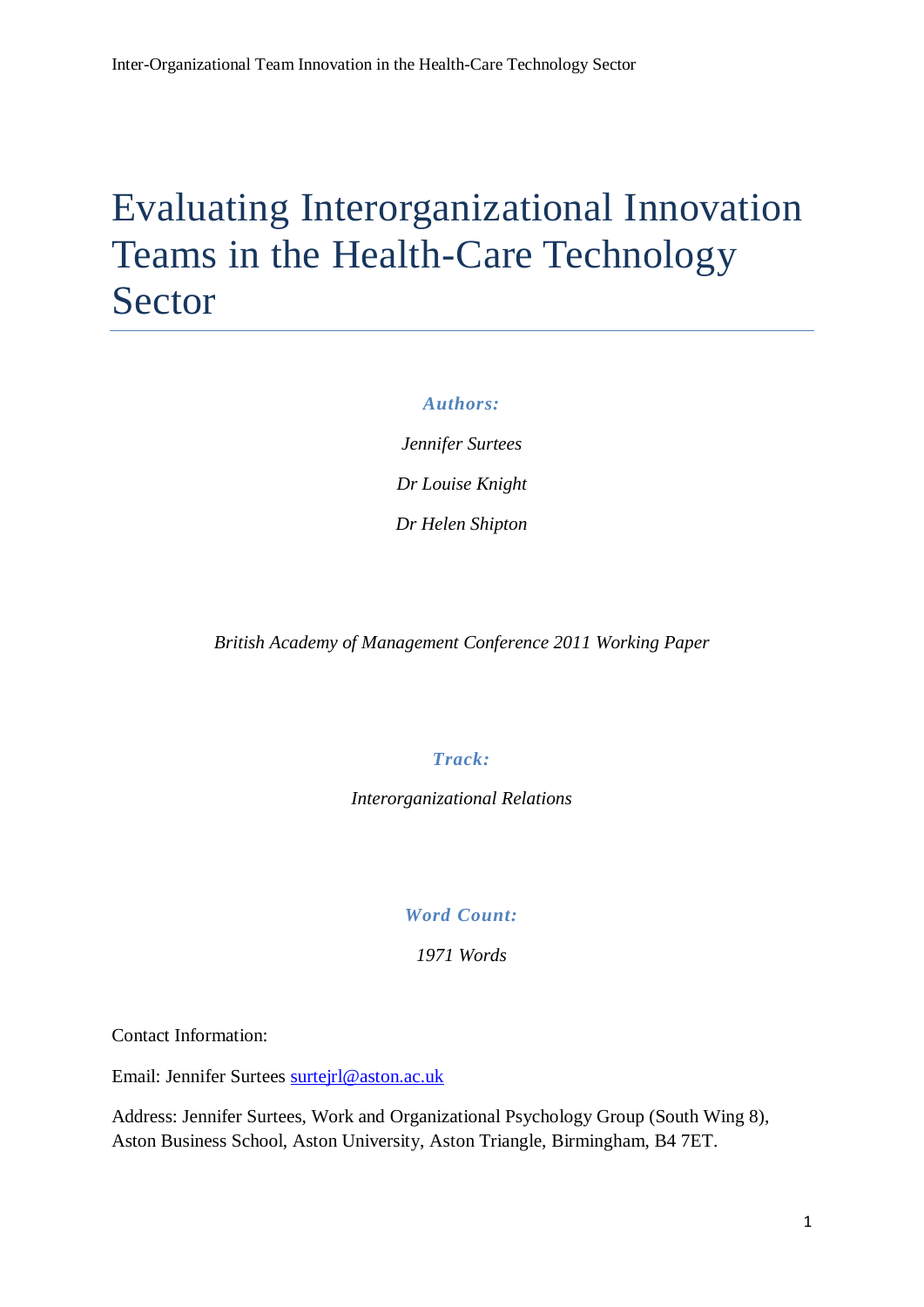# Evaluating Interorganizational Innovation Teams in the Health-Care Technology Sector

## **Summary:**

This developmental paper focuses on a particular form of interorganizational (IO) relationship, involving NHS procurement and SME medical device innovation and supply. NHS personnel often work with SMEs on medical device innovation. By collaborating with NHS employees prior to and during product manufacture and development respectively, SMEs can ensure the success of their innovations and resulting products. This paper is part of a wider project to explore the influence of teams, as the vehicle for this IO relationship, and the factors affecting the success or failure of IO innovation projects within the medical health-care technology sector. This paper presents the development of a quantitative research instrument for assessing team attributes and performance, drawing on literature on teams within organizations, and on interorganizational collaboration for innovation.

(125 words)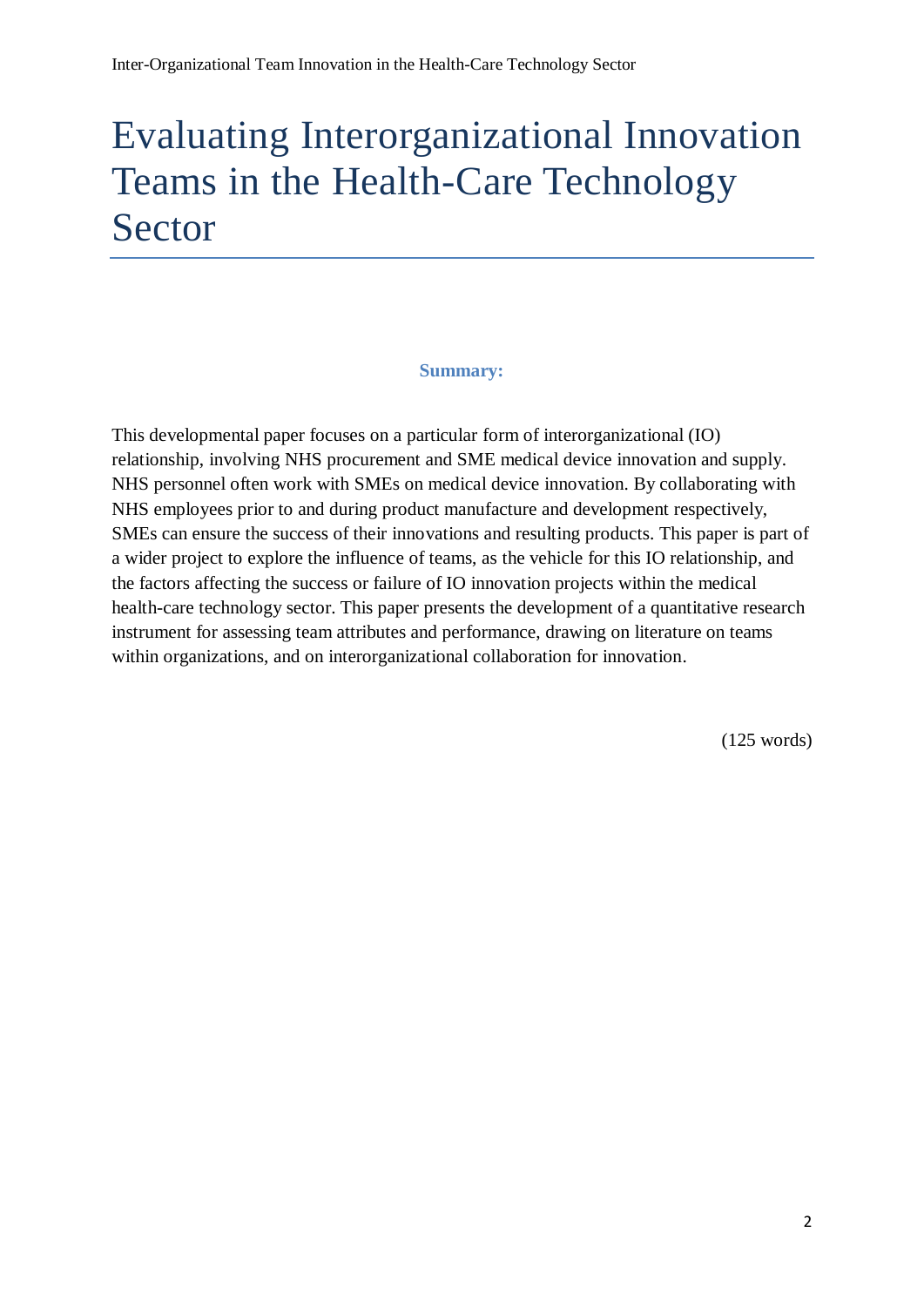#### Extended Abstract:

Innovation is vital for all organizations in reaching their organizational and strategic goals (Martins & Terblanche, 2003). Traditionally, innovation and being innovative have both been considered as vital to organizational survival and differentiation in the economy or marketplace (Smith, 2006), particularly given the amplified competition in the increasingly global marketplace. However, this is not only true to the private business arena and those organizations interested in profits and sales. In the public health-care sector, innovation is vital to fulfilling different organizational goals. Here the emphasis tends to be more on budget and spending and less on profit. Moreover there is more of a stress on patient satisfaction with service, service efficiency and quality of patient care and less on customer satisfaction with a product.

Regardless of what the end result of the innovation is (or is intended to be) for the organization, innovation often requires outside involvement which can take place in many forms (Powell, Koput & Smith-Doerr, 1996). Only large multi-national organizations are able to innovate without any external resources, and often will still seek outside knowledge or resources to enrich innovation (Cohen & Levinthal, 1990). A key feature of much of the innovation literature in recent years has been 'networks of innovation' (Powell, Koput & Smith-Doerr, 1996). The networks involve organizations working together on innovative solutions to problems or new innovations in products.

This developmental paper focuses on the interorganizational team, formed as a product of the innovation network between NHS and SME staff; the team is regarded as the vehicle through which innovation occurs. This paper is part of a wider research project which aims to shed light on the vehicle facilitating this interorganizational innovation and in doing so to describe and assess interorganizational team effectiveness by measuring team innovative performance and the factors associated with this outcome. This paper will explore how to assess performance and will critically review instruments from prior research for their relevance and applicability to the interorganizational innovation team setting..

#### **The Context of Interorganizational Teams**

The Chief Executive of the NHS (National Innovation and Procurement Plan, 2009) and the Darzi Report (2008) have both suggested that innovation is a key focus for the NHS and that there may be severe consequences if procurement of innovative products is not carried out more effectively. Stimulating innovation and improving procurement are local and national priorities. As such the procurement process occurring between the NHS and its associated suppliers must be investigated in order to understand how best to foster innovation. Indeed the procurement function of the NHS sits as the central feature within a network. It is linked with multiple SMEs which produce medical devices and/or technologies for the health-care sector. Clinical and commercial staff from the NHS form teams with SME technical and commercial personnel to design, develop and adopt innovative products. These innovation project teams are the primary focus of this research project, in particular their functioning and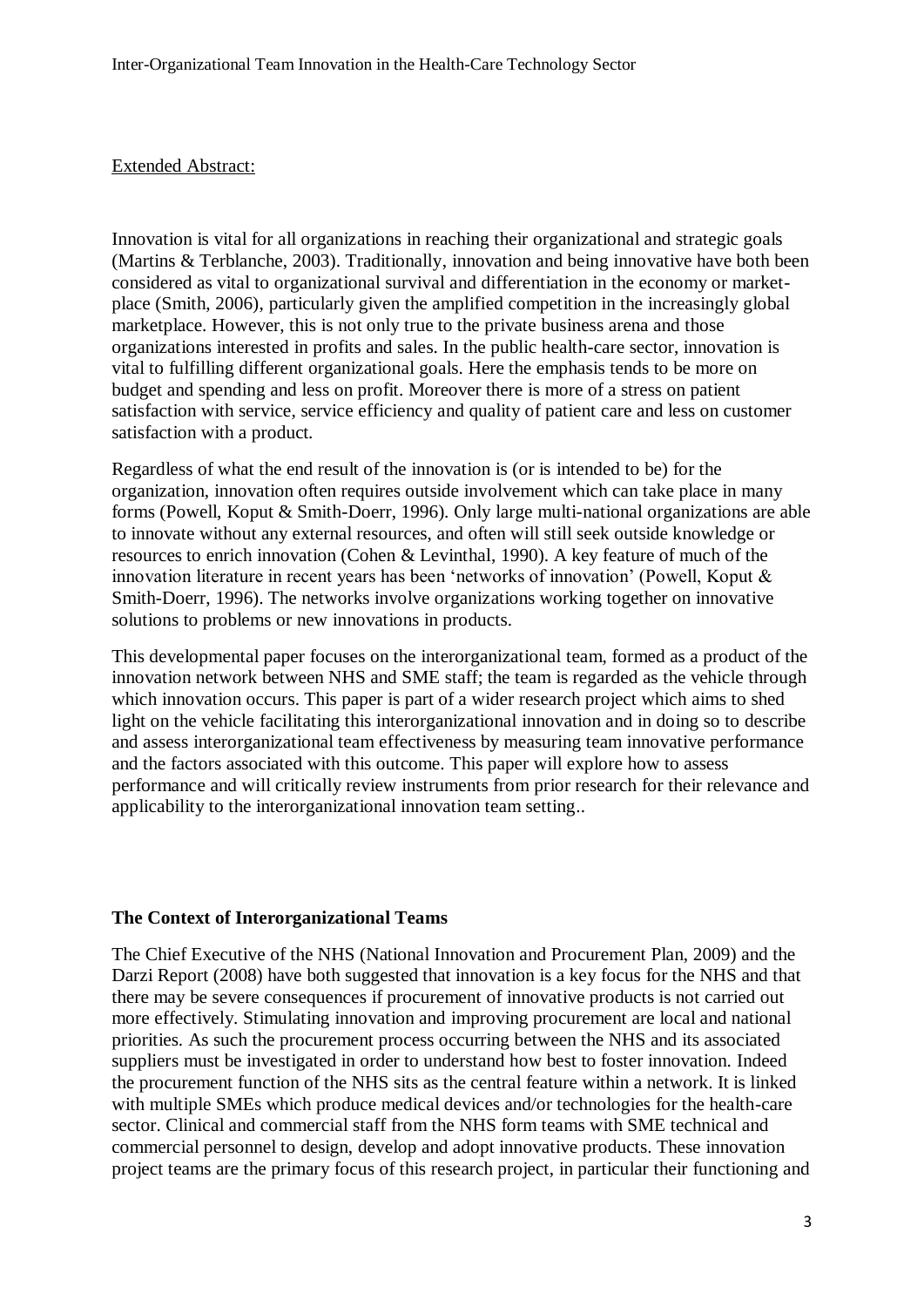performance and how this affects the overall innovation project on which they are working together. Inevitably the performance of the team and the innovation for which they are responsible has direct consequences for the SME and the NHS procurement function.





The team literature is predominantly associated with teams that operate within the boundaries of the organization i.e. intraorganizational teams. Tjosvold, Tang & West (2004) explore innovation in teams operating within organizational boundaries, while Richardson & West (2010) define these work teams. Our practical context of interorganizational teams has seen little research at present and is as yet an undefined form of relationship through which organizations interact. There has been some work on 'open innovation' teams (Chatenier et al., 2009) which has moved research towards considering innovation teams, however in this paper we are interested in singular innovation projects rather than an ongoing exploration of internal and external resources (West & Gallagher, 2006). The teams here span organizational boundaries; bridging two separate organizations (see Figure One). Inevitably two organizational cultures (including management practices and drivers) and two areas of knowledge and expertise are involved in the team's functioning. The interorganizational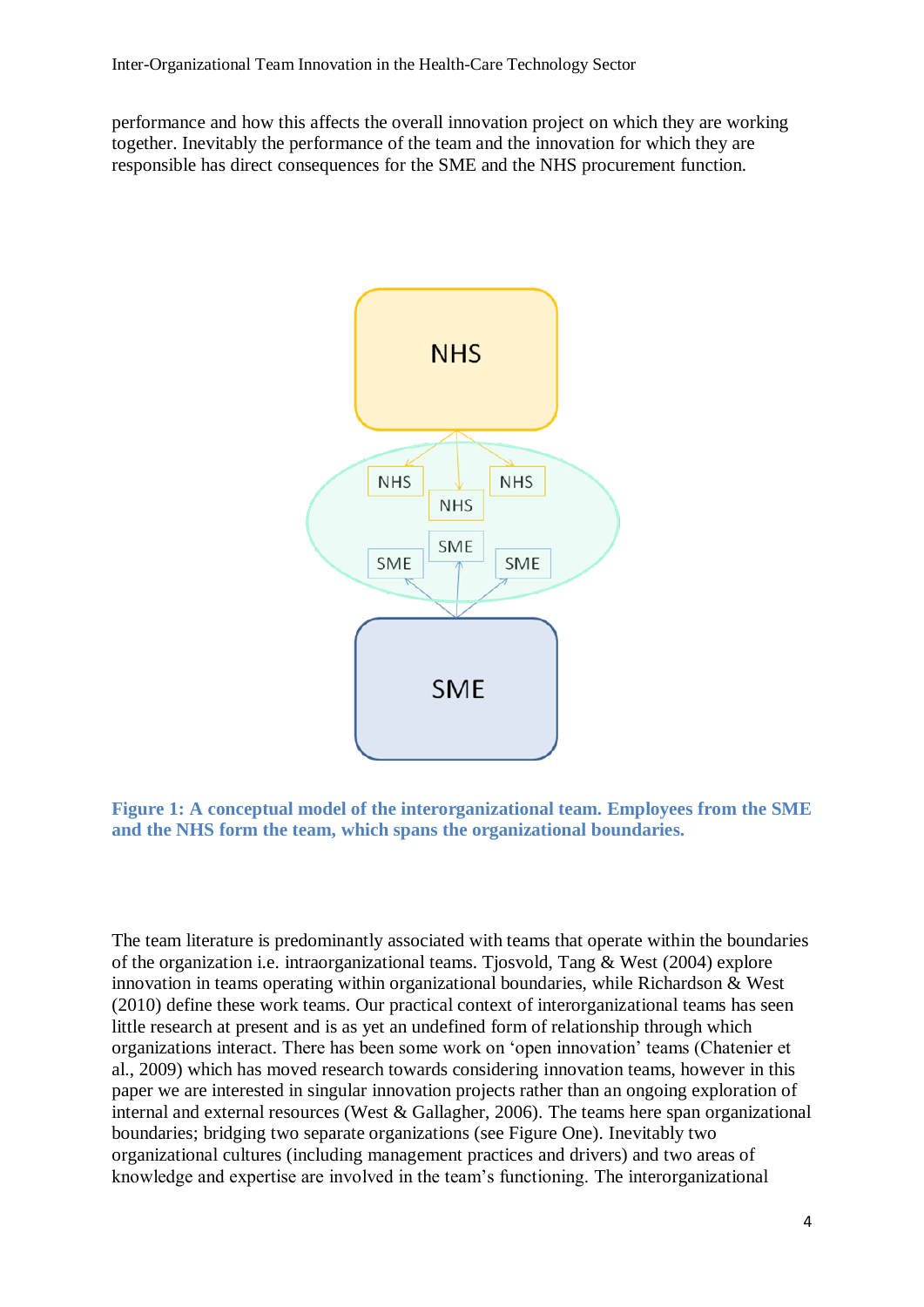teams in question bring together individuals from very different organizational contexts (NHS and SMEs) with very different priorities (sales & profits vs. Patient care, efficient service and effective use of procurement budget) to see through an innovation project together. These innovation project teams have a different remit compared to teams within organizational boundaries responsible for the ongoing delivery of a service. As a result their aim of generating creative ideas to resolve complex technological and medical challenges comes with the added challenge of working effectively with a highly diverse team with a finite life.

## **Critically Reviewing Existing Measures**

Many authors from the team literature have attempted to define what constitutes an intraorganizational team (Hackman, 2002) and specific team types have also been generated (Katzenback & Smith, 1998). However, a common theme in these attempts to define intraorganizational teams is that the author specifies a precise type of team that their research applies to rather than creating a generalised team definition. Wageman, Hackman, & Lehman (2005) suggest that intraorganizational teams are defined by the following characteristics: shared objectives, interdependence, autonomy, boundedness, and specified roles. It has recently been found that reflexivity, the practice of reflecting on previous team functioning in order to modify this later (Schippers, den Hartog & Koopman, 2005), is a further defining characteristic which is shared by many different types of organizational team (Richardson & West, 2010).

It is sensible to start with a measure that has been tested on several types of team to create a broader based definition. There are however, aspects which will need to be reconsidered for the interorganizational setting, most obviously: boundedness. The idea of a team having a clear boundary and clear membership when considering an interorganizational team could have different meanings than when applied to intraorganizational teams. For the members of interorganizational teams these boundaries could be much weaker or much stronger. While it may be very clear which personnel belong to the team, the idea of membership and boundedness will have to be made extremely clear to participants when creating items for this subscale. It could be that for the members of the interorganizational team, the boundary may not in fact be clear and the team boundary may also not feel as strong to them as if the team were made up of individuals from a single organization. It is possible for the six further defining characteristics to occur within the interorganizational team.

In assessing the performance of these interorganizational innovation teams we must consider measures of innovation/innovative behaviour and overall team performance. Anderson & West (1998) use an adapted and lengthened scale originally developed for organizational climate for innovation (Siegel & Kaemmerer, 1978). This works well when applying to their team context and requires each team member to use the scale to rate team climate for innovation, however this has never been applied to a setting that crosses organizational boundaries. Although the items could translate to the interorganizational team, extensive pretesting would be needed in order to ensure its construct validity and also to ensure its applicability to the context.

Team innovation has been measured as a separate factor from support for team innovation (West, Borrill, Dawson, Brodbeck, Shapiro & Aavard, 2003). Independent raters were asked to rate descriptions by managers of their team's innovation projects using a 5-point Likert, 4 dimensional scale including; magnitude, radicalness, novelty and impact of innovation. This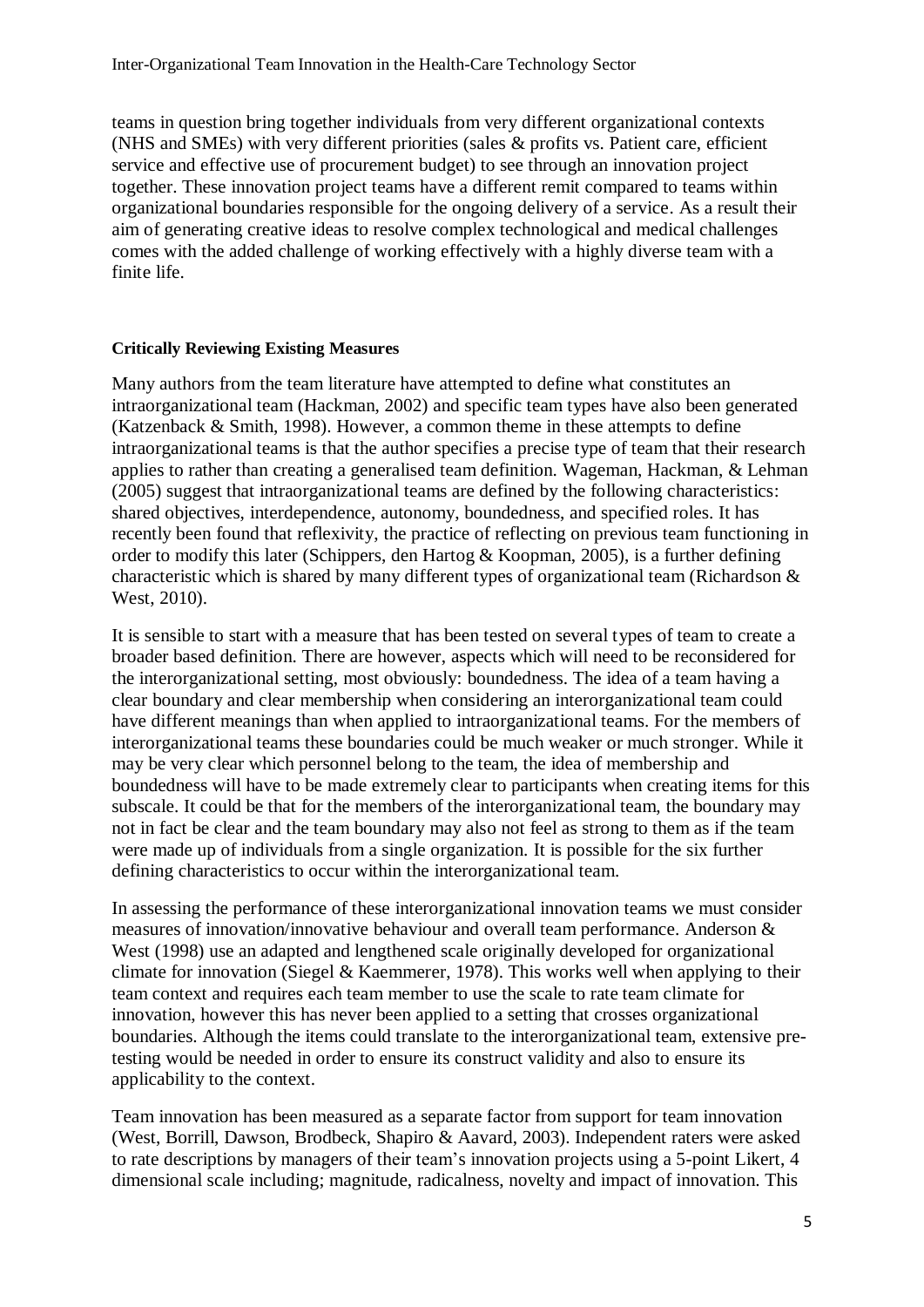method and scale is very applicable to the interorganizational team as West et al., (2003) use a range of health care teams which by their nature encompass individuals from a range of jobs and areas. However, these teams are solely in the public sector and when a mixed team from two sectors and organizations comes together, some important organizational and culture differences may affect performance. Moreover this presents a potential problem in defining a 'manager' for the interorganzational team. The team is made up of employees from two different organisations, and as such the perceptions of outcomes are anticipated to be different for the two organisations. So solely using manager interpretations of the interorganizational team could provide a limited interpretation of the interorganizational performance. A more comprehensive measure of interorganizational team performance is necessary to capture the full performance and outcome, mirroring the extensive impact that this type of innovation will have on the individuals, the two organisations and the product.

Ramstad (2009) develops an evaluation framework for innovation networks which is underpinned by complementarity theory and the principle that there are several elements to innovation networks and also several actors involved. The measurement allows the identification of innovation networks with the most diverse outcomes for the range of actors involved, capitalising on the breadth of the impact innovation can have for organisations. The framework assesses the structure of the network, the transparency and diversity of learning processes and the outcomes for the many actors in the network using data obtained from the project reports, the self-assessments by the project co-ordinator and the team itself. This is an evaluation framework which can be adapted for use in the context of this research.

## **Developing a Quantitative Measure**

Generally those researching teams focus on intra-organizational teams, and those researching interorganizational working do not frame their analysis around teams, and tend to adopt qualitative methods. Traditionally innovation research focuses on interorganizational networks, but not on the team or group interactions occurring as a result of the network and the practices of these teams or the factors affecting their performance. There is a need to develop a tool which is suitable for measuring this interorganizational team and which takes into account the nature of these boundary spanning innovation teams and their context, as well as the multi-disciplinary nature of the research.

In developing and adapting these instruments, two salient issues arise. Reliability must be retested. In changing the wording, and how the item applies to the context in which it is being used, the reliability of the scale can be disrupted and this must be extensively examined in order to ensure the scales being used are of the acceptable level of reliability. The scale reliability co-efficient must remain at or above 0.70.

Moreover, a further challenge to address is how to deal with possible lack of agreement within teams over items and scales of the instrument (for example, divergent views of the novelty of the innovation) , before then examining the differences between teams' performances and outcomes. This can be resolved statistically, but is important in ascertaining the strength of the assertions made. Furthermore, particularly when using the developmental evaluation framework for measuring the performance of the innovation team (Ramstad, 2009), a quantitative measure must be developed and used during this evaluation. Once these measures have been developed, they will form a survey administered to 50 to 60 NHS and SME interorganizational teams involved in innovation projects.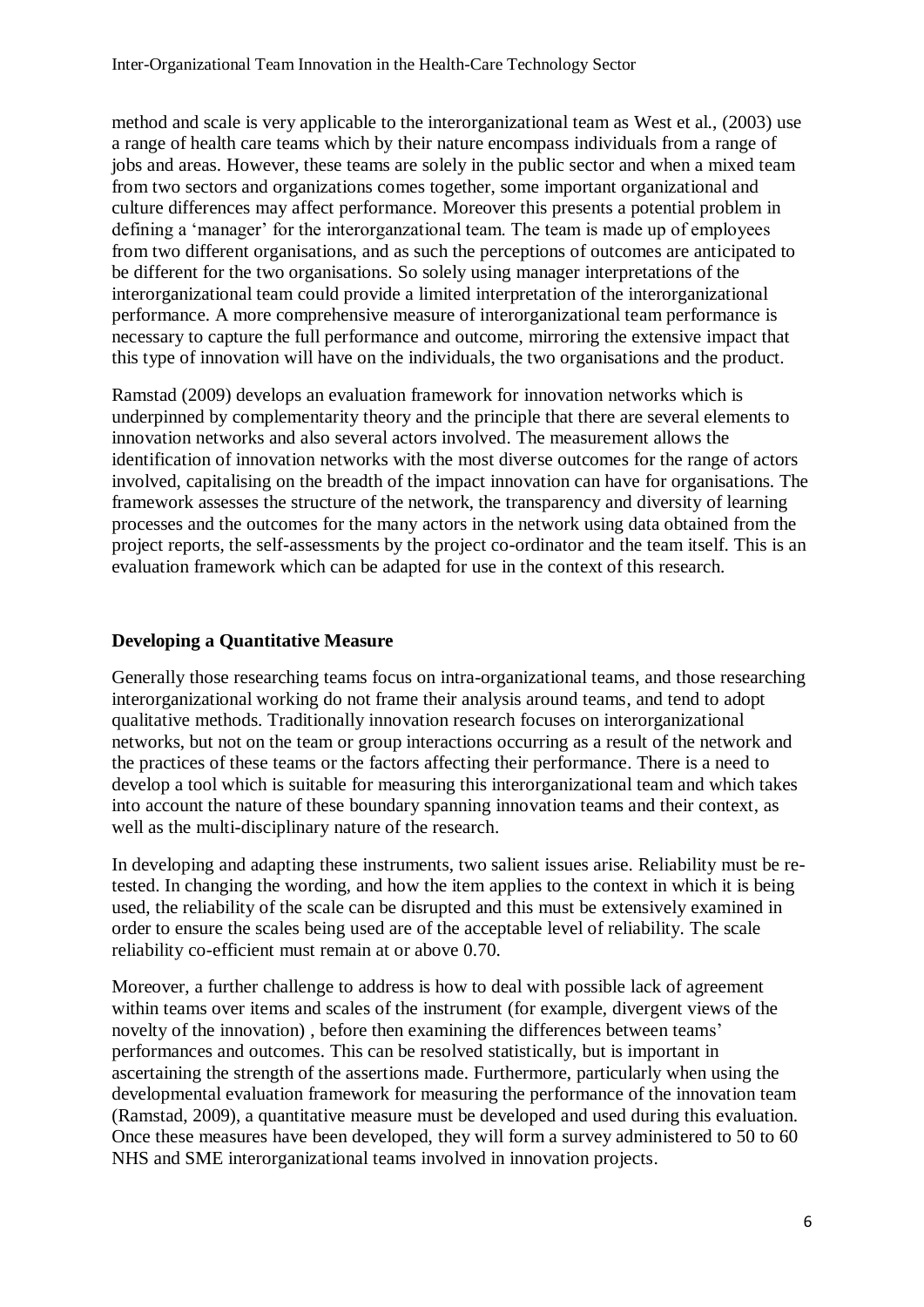The paper will offer new insights on teams in the interorganizational context, and in the context of innovation. Furthermore, this research will help those involved in interorganizational innovation teams to better understand team practices, structures and performance. In doing so, they will also gain an understanding of how to maximise the positive outcomes of their interactions. There will therefore be more clarity for managers trying to adopt an approach to manage these teams, by creating awareness of the factors that are needed to improve innovation and teamwork. An end result for the NHS would be improved innovative procurement, patient and clinician satisfaction as well as a reduced budget shortfall. For the SMEs involved, there are economic benefits such as improving customer satisfaction, differentiation in the market and ultimately increasing sales and improving their partnership with the NHS.

## **References:**

Anderson, N. R. & West, M. A. (1998) Measuring Climate for Work Group Innovation: Development and Validation of the Team Climate Inventory. *Journal of Organisational Behaviour,* 19: pp. 235-258.

Chatenier, E., Vestegen, J. A. A. M., Biemans, H. J. A., Mulder, M. & Omta, O. S. W. F. (2009). The Challenges of Collaborative Knowledge Creation in Open Innovation Teams. *Human Resource Development,* 8(3): pp. 330-381.

Cohen, W. M. & Levinthal, D. A. (1990) Absorptive Capacity: a New Perspective on Learning and Innovation. *Administrative Science Quarterly,* 35: pp. 128-152.

Darzi, A. (2008) *High Quality Care for All: NHS Next Stage Review Final Report*. London: Department of Health.

Hackman, R. J. (2002) *Leading Teams: Setting the Stage for Great Performances.* Boston, Massachusetts: Harvard Business School Press.

Katzenbach, J. R. & Smith, D. R. (1993) The Discipline of Teams. *Harvard Business Review,* 71, Mar-Apr: pp. 111-120.

Martins, E. C. & Terblanche, F. (2003) Building Organizational Culture That Stimulates Creativity and Innovation. *European Journal of Innovation Management,* 6(1): pp. 64-74.

"*National Innovation Procurement Plan*" (2009) London: Department of Health. Find at <http://www.dh.gov.uk/procurementandproposals/Procurement/index.htm>

Powell, W. W., Koput, K. W. & Smith-Doerr, L. (1996) Interorganisational Collaboration and the Locus of Innovation: Networks of Learning in Biotechnology. *Administrative Science Quarterly*, 41(1): pp. 116-145.

Ramstad, E. (2009). Developmental Evaluation Framework for Innovation and Learning Networks: Integration of the Structure, Process and Outcomes. *Journal of Workplace Learning,* 21(3): pp. 181 – 197.